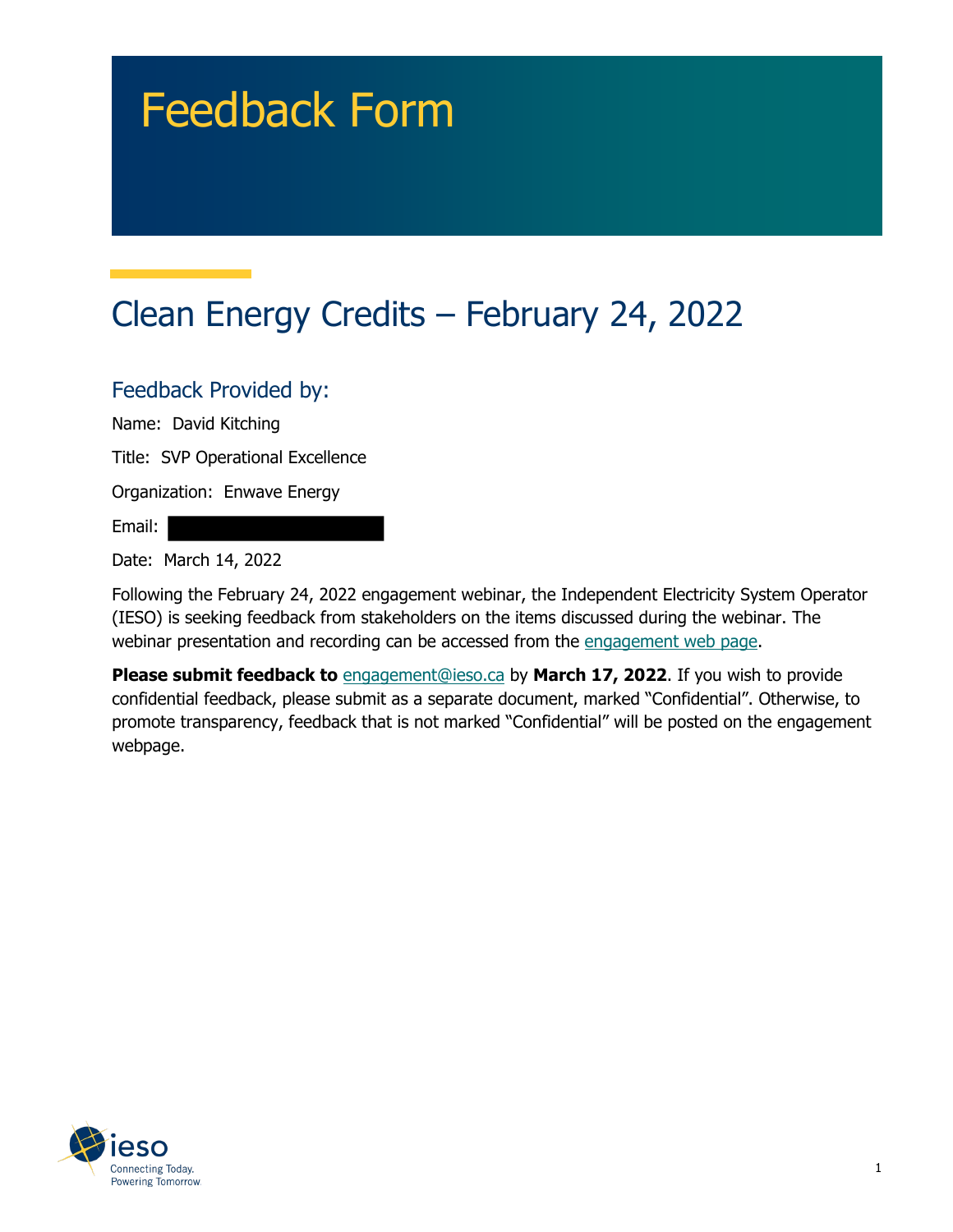#### Opportunities & Challenges

| <b>Topic</b>                                                                                                                      | <b>Feedback</b>                                                                                                                                                                                                                                                                                                                                           |
|-----------------------------------------------------------------------------------------------------------------------------------|-----------------------------------------------------------------------------------------------------------------------------------------------------------------------------------------------------------------------------------------------------------------------------------------------------------------------------------------------------------|
| What are the key opportunities and<br>challenges the IESO should be aware of<br>in developing a voluntary clean energy<br>market? | Ensuring that the introduction of CECs does not negatively<br>impact the more global decarbonization of Ontario's<br>electrical grid is of paramount importance. We encourage<br>the program to include greening of existing generation<br>assets: for example use of renewable gas in existing CHP<br>assets contracted under CHPSOP should be included. |

## Design considerations

| <b>Topic</b>                                                                                       | <b>Feedback</b>                                                                 |
|----------------------------------------------------------------------------------------------------|---------------------------------------------------------------------------------|
| Which design considerations outlined in<br>this presentation are most important to<br>you and why? | It is important that unbundling be an option to improve<br>overall flexibility. |

| <b>Topic</b>                                                 | <b>Feedback</b>                                                                                                                                                                                                                                                                                                                                                                                |
|--------------------------------------------------------------|------------------------------------------------------------------------------------------------------------------------------------------------------------------------------------------------------------------------------------------------------------------------------------------------------------------------------------------------------------------------------------------------|
| What other design considerations should<br>IESO be aware of? | Ensure that generation from existing CHP assets can be<br>included if a renewable fuel is used. While thermal energy<br>does not currently appear to be included in the scope<br>(although not specifically excluded in the documentation),<br>a program structure which might be extended to thermal<br>energy in the future would be useful to assist further<br>decarbonization in Ontario. |

### Engagement Process

| <b>Topic</b>                                                                                                              | <b>Feedback</b>                                                                                        |
|---------------------------------------------------------------------------------------------------------------------------|--------------------------------------------------------------------------------------------------------|
| Which stakeholder groups and/or design<br>topics are most important to include in<br>the planned focus group discussions? | We would consider ourselves to be in both potential<br>producer (CHP) and consumer stakeholder groups. |

| <b>Topic</b>                                                                   | <b>Feedback</b>                  |
|--------------------------------------------------------------------------------|----------------------------------|
| Are there any additional engagement<br>opportunities the IESO should consider? | Click or tap here to enter text. |